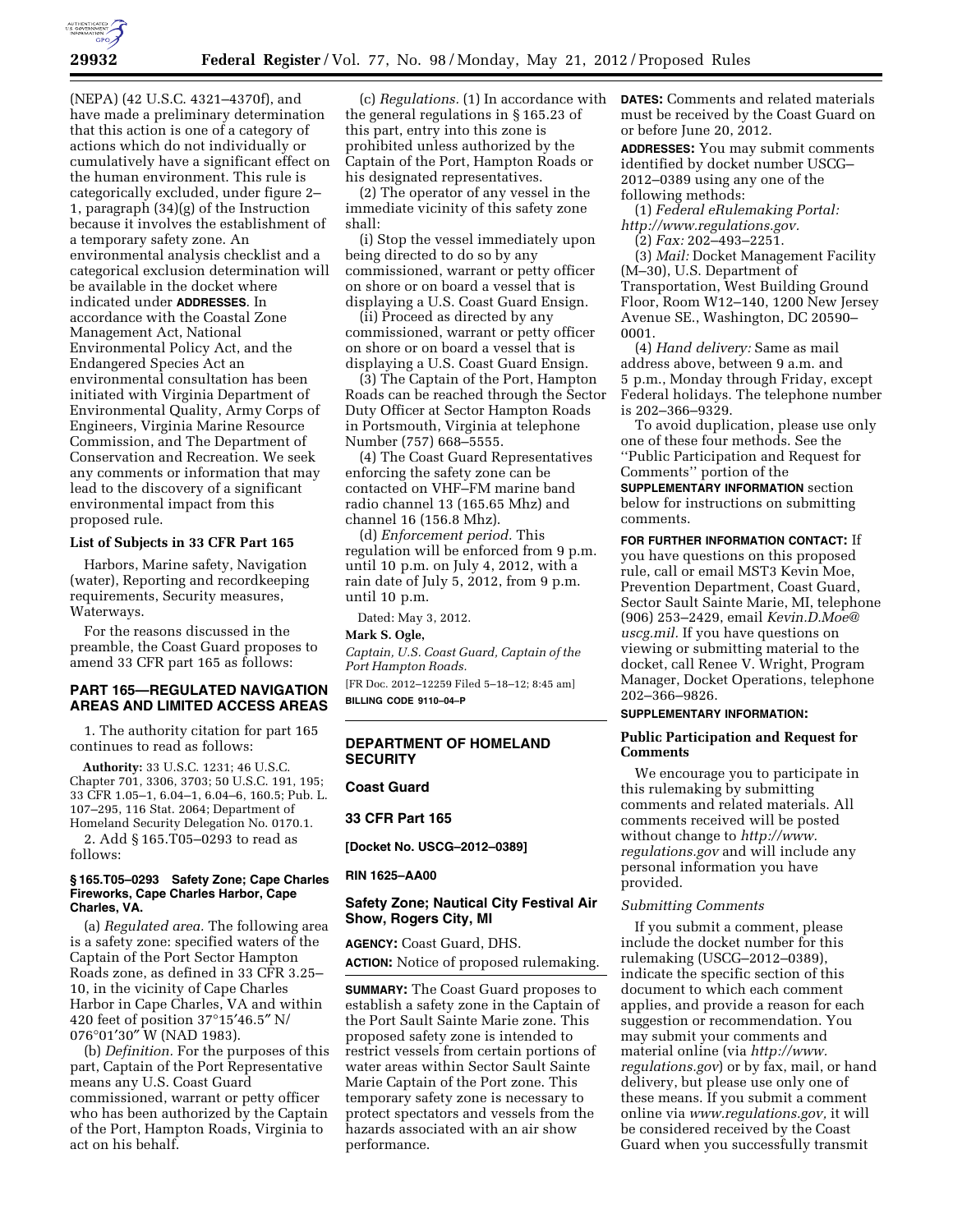the comment. If you fax, hand deliver, or mail your comment, it will be considered as having been received by the Coast Guard when it is received at the Docket Management Facility. We recommend that you include your name and a mailing address, an email address, or a telephone number in the body of your document so that we can contact you if we have questions regarding your submission.

To submit your comment online, go to *[http://www.regulations.gov,](http://www.regulations.gov)* click on the ''submit a comment'' box, which will then become highlighted in blue. In the ''Document Type'' drop down menu select ''Proposed Rule'' and insert ''USCG–2012–0389'' in the ''Keyword'' box. If you submit your comments by mail or hand delivery, submit them in an unbound format, no larger than 81⁄2 by 11 inches, suitable for copying and electronic filing. If you submit comments by mail and would like to know that they reached the Facility, please enclose a stamped, self-addressed postcard or envelope. We will consider all comments and material received during the comment period and may change the rule based on your comments.

#### *Viewing Comments and Documents*

To view comments, as well as documents mentioned in this preamble as being available in the docket, go to *[http://www.regulations.gov,](http://www.regulations.gov)* insert ''USCG–2012–0389'' and click ''Search.'' You may also visit the Docket Management Facility in Room W12–140 on the ground floor of the Department of Transportation West Building, 1200 New Jersey Avenue SE., Washington, DC 20590, between 9 a.m. and 5 p.m., Monday through Friday, except Federal holidays. We have an agreement with the Department of Transportation to use the Docket Management Facility.

#### *Privacy Act*

Anyone can search the electronic form of comments received into any of our dockets by the name of the individual submitting the comment (or signing the comment, if submitted on behalf of an association, business, labor union, etc.). You may review a Privacy Act notice regarding our public dockets in the January 17, 2008, issue of the **Federal Register** (73 FR 3316).

#### **Public Meeting**

We do not now plan to hold a public meeting, but you may submit a request for one by using one of the four methods specified under **ADDRESSES**. Please explain why you believe a public meeting would be beneficial. If we determine that one would aid this

rulemaking, we will hold one at a time and place announced by a later notice in the **Federal Register**.

### **Background and Purpose**

On the weekend of August 3 through 5, 2012, The Nautical City Festival will be celebrating Calcite's 100th Anniversary. As part of that celebration, an air show will be launched to the east of the Rogers City marina. The Captain of the Port Sault Sainte Marie has determined that the air show event poses various hazards to the public such as debris falling into the water and general congestion of the waterway.

### **Discussion of Proposed Rule**

To safeguard against the dangers posed by the Nautical City Festival air show near Rogers City, MI, the Captain of the Port Sault Sainte Marie has determined that a temporary safety zone is necessary. Thus, the Captain of the Port Sault Sainte Marie proposes to establish a safety zone on Lake Huron to include all waters within a 5000' by 2000' rectangle bounded by a line drawn from 45°25′30.67″ N, 083°48′19.54″ W then southeast to 45°25′24.85″ N, 083°47′09.68″ W then southwest to 45°25′05.41″ N, 083°47′12.84″ W then northwest to 45°25′11.30″ N 083°48′22.88″ W then back to the point of origin [DATUM: NAD 83].

This proposed safety zone would be enforced from 1 p.m. until 5 p.m. each day on August 3–5, 2012. Entry into, transiting, or anchoring within the proposed safety zone would be prohibited unless authorized by the Captain of the Port Sector Sault Sainte Marie or his on-scene representative. All persons and vessels authorized to enter the proposed safety zone would be required to comply with the instructions of the Coast Guard Captain of the Port or the designated on-scene representative. The Captain of the Port or his on-scene representative may be contacted via VHF Channel 16.

#### **Regulatory Analyses**

We developed this proposed rule after considering numerous statutes and executive orders related to rulemaking. Below we summarize our analyses based on 13 of these statutes or executive orders.

## **Regulatory Planning and Review**

This proposed rule is not a significant regulatory action under section 3(f) of Executive Order 12866, Regulatory Planning and Review, and does not require an assessment of potential costs and benefits under section 6(a)(3) of that Order. The Office of Management and

Budget has not reviewed it under that Order. It is not ''significant'' under the regulatory policies and procedures of the Department of Homeland Security (DHS). We conclude that this proposed rule is not a significant regulatory action because we anticipate that it will have minimal impact on the economy, will not interfere with other agencies, will not adversely alter the budget of any grant or loan recipients, and will not raise any novel legal or policy issues. The safety zone established by this proposed rule will be relatively small and enforced for a relatively short time. Also, the safety zone is designed to minimize its impact on navigable waters in that vessels may still transit unrestricted portions of the waterways. Under certain conditions, moreover, vessels may still transit through the safety zone when permitted by the Captain of the Port Sault Sainte Marie. On the whole, the Coast Guard expects insignificant adverse impact to mariners from the enforcement of this proposed safety zone.

## **Small Entities**

Under the Regulatory Flexibility Act (5 U.S.C. 601–612), we have considered whether this proposed rule would have a significant economic impact on a substantial number of small entities. The term ''small entities'' comprises small businesses, not-for-profit organizations that are independently owned and operated and are not dominant in their fields, and governmental jurisdictions with populations of less than 50,000.

The Coast Guard certifies under 5 U.S.C. 605(b) that this proposed rule will not have a significant economic impact on a substantial number of small entities.

This proposed rule will affect the following entities, some of which may be small entities: The owners and operators of vessels intending to transit around the waters near Rogers City, Michigan, between 1 p.m. and 5 p.m. on August 3 through 5, 2012.

This proposed safety zone will not have a significant economic impact on a substantial number of small entities for the following reasons: This rule will be in effect for only four hours per day. Vessel traffic may still safely pass outside the safety zone during the event. In the event that this temporary safety zone affects shipping, commercial vessels may request permission from the Captain of the Port Sault Sainte Marie to transit through the safety zone. The Coast Guard will give notice to the public via a Broadcast to Mariners that the regulation is in effect.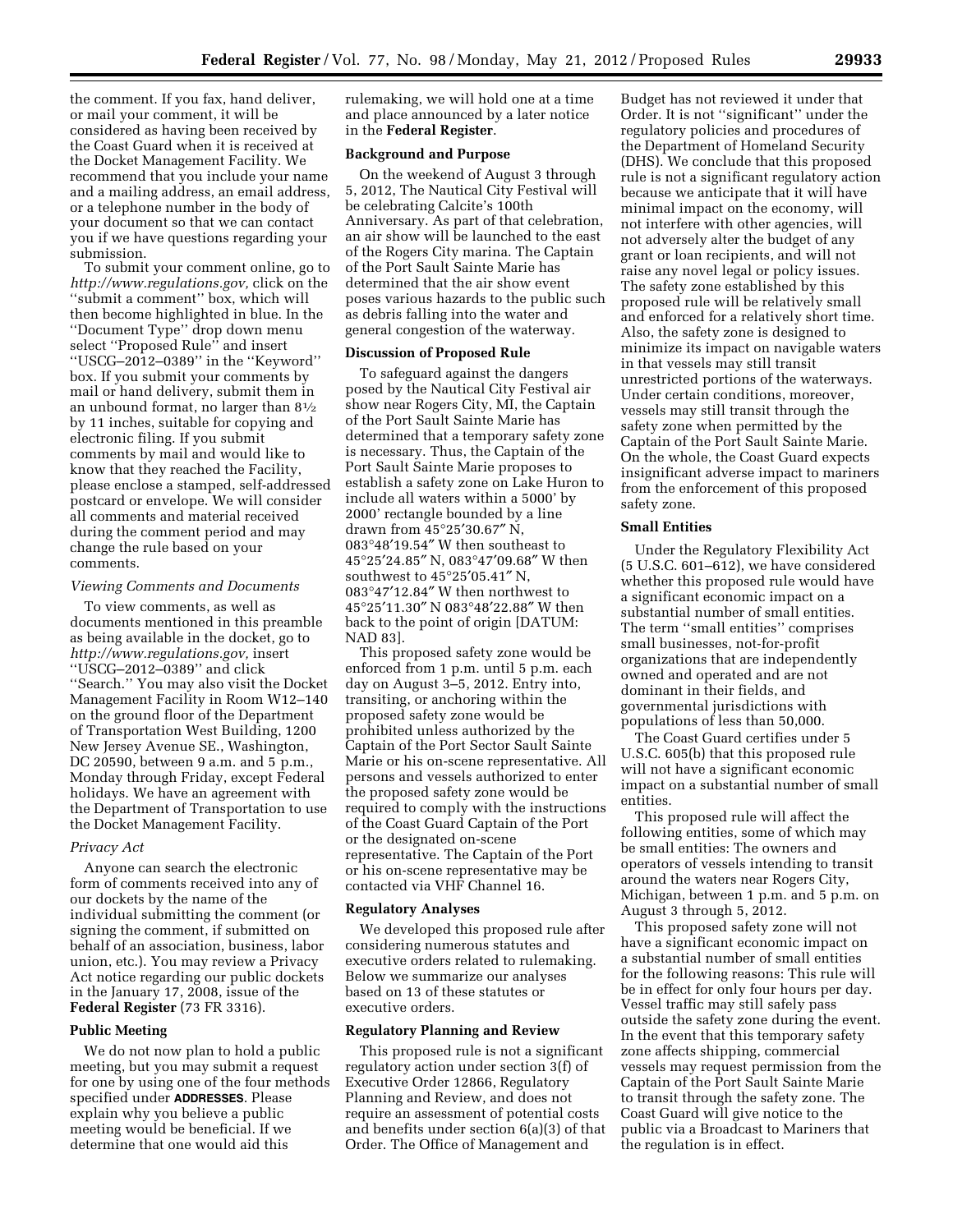If you think that your business, organization, or governmental jurisdiction qualifies as a small entity and that this proposed rule would have a significant economic impact on it, please submit a comment (see **ADDRESSES**) explaining why you think it qualifies and how and to what degree this rule would economically affect it.

# **Assistance for Small Entities**

Under section 213(a) of the Small Business Regulatory Enforcement Fairness Act of 1996 (Pub. L. 104–121), we want to assist small entities in understanding this proposed rule so that they can better evaluate its effects on them and participate in the rulemaking. If this proposed rule would affect your small business, organization, or governmental jurisdiction and you have questions concerning its provisions or options for compliance, please contact MST3 Kevin Moe, Prevention Department, Coast Guard Sector Sault Sainte Marie, MI at (906) 253–2429. The Coast Guard will not retaliate against small entities that question or complain about this proposed rule or any policy or action of the Coast Guard.

## **Collection of Information**

This proposed rule calls for no new collection of information under the Paperwork Reduction Act of 1995 (44 U.S.C. 3501–3520).

## **Federalism**

A rule has implications for federalism under Executive Order 13132, Federalism, if it has a substantial direct effect on State or local governments and would either preempt State law or impose a substantial direct cost of compliance on them. We have analyzed this proposed rule under that Order and have determined that it does not have implications for federalism.

## **Unfunded Mandates Reform Act**

The Unfunded Mandates Reform Act of 1995 (2 U.S.C. 1531–1538) requires Federal agencies to assess the effects of their discretionary regulatory actions. In particular, the Act addresses actions that may result in the expenditure by a State, local, or tribal government, in the aggregate, or by the private sector of \$100,000,000 (adjusted for inflation) or more in any one year. Though this proposed rule will not result in such an expenditure, we do discuss the effects of this proposed rule elsewhere in this preamble.

# **Taking of Private Property**

This proposed rule will not affect the taking of private property or otherwise have taking implications under

Executive Order 12630, Governmental Actions and Interference with Constitutionally Protected Property Rights.

### **Civil Justice Reform**

This proposed rule meets applicable standards in sections 3(a) and 3(b)(2) of Executive Order 12988, Civil Justice Reform, to minimize litigation, eliminate ambiguity, and reduce burden.

## **Protection of Children**

We have analyzed this proposed rule under Executive Order 13045, Protection of Children from Environmental Health Risks and Safety Risks. This proposed rule is not an economically significant rule and would not create an environmental risk to health or risk to safety that may disproportionately affect children.

#### **Indian Tribal Governments**

This proposed rule does not have tribal implications under Executive Order 13175, Consultation and Coordination with Indian Tribal Governments, because it does not have a substantial direct effect on one or more Indian tribes, on the relationship between the Federal Government and Indian tribes, or on the distribution of power and responsibilities between the Federal Government and Indian tribes.

## **Energy Effects**

We have analyzed this proposed rule under Executive Order 13211, Actions Concerning Regulations That Significantly Affect Energy Supply, Distribution, or Use. We have determined that it is not a ''significant energy action'' under that order because it is not a ''significant regulatory action'' under Executive Order 12866 and is not likely to have a significant adverse effect on the supply, distribution, or use of energy. The Administrator of the Office of Information and Regulatory Affairs has not designated it as a significant energy action. Therefore, it does not require a Statement of Energy Effects under Executive Order 13211.

#### **Technical Standards**

The National Technology Transfer and Advancement Act (NTTAA) (15 U.S.C. 272 note) directs agencies to use voluntary consensus standards in their regulatory activities unless the agency provides Congress, through the Office of Management and Budget, with an explanation of why using these standards would be inconsistent with applicable law or otherwise impractical. Voluntary consensus standards are technical standards (e.g., specifications

of materials, performance, design, or operation; test methods; sampling procedures; and related management systems practices) that are developed or adopted by voluntary consensus standards bodies.

This proposed rule does not use technical standards. Therefore, we did not consider the use of voluntary consensus standards.

### **Environment**

We have analyzed this proposed rule under Department of Homeland Security Management Directive 023–01 and Commandant Instruction M16475.lD, which guide the Coast Guard in complying with the National Environmental Policy Act of 1969 (NEPA) (42 U.S.C. 4321–4370f), and have made a preliminary determination that this action is one of a category of actions that do not individually or cumulatively have a significant effect on the human environment. A preliminary environmental analysis checklist supporting this preliminary determination is available in the docket where indicated under **ADDRESSES**. This proposed rule involves the establishment of a safety zone and therefore paragraph (34) (g) of figure 2– 1 applies. We seek any comments or information that may lead to the discovery of a significant environmental impact from this proposed rule.

# **List of Subjects in 33 CFR Part 165**

Harbors, Marine safety, Navigation (water), Reporting and recordkeeping requirements, Security measures, Waterways.

For the reasons discussed in the preamble, the Coast Guard proposes to amend 33 CFR part 165 as follows:

# **PART 165—REGULATED NAVIGATION AREAS AND LIMITED ACCESS AREAS**

1. The authority citation for part 165 continues to read as follows:

**Authority:** 33 U.S.C. 1231; 46 U.S.C. Chapter 701, 3306, 3703; 50 U.S.C. 191, 195; 33 CFR 1.05–1, 6.04–1, 6.04–6, and 160.5; Pub. L. 107–295, 116 Stat. 2064; Department of Homeland Security Delegation No. 0170.1.

2. Add § 165.T09–0389 to read as follows:

### **§ 165.T09–0389 Safety Zone: Nautical City Festival Air Show, Rogers City MI.**

(a) *Location.* The following area is a temporary safety zone: All U.S. navigable waters of Lake Huron inside a 5000′ by 2000′ rectangle bounded by a line drawn from 45°25′30.67″ N, 083°48′19.54″ W then southeast to 45°25′24.85″ N, 083°47′09.68″ W then southwest to 45°25′05.41″N,